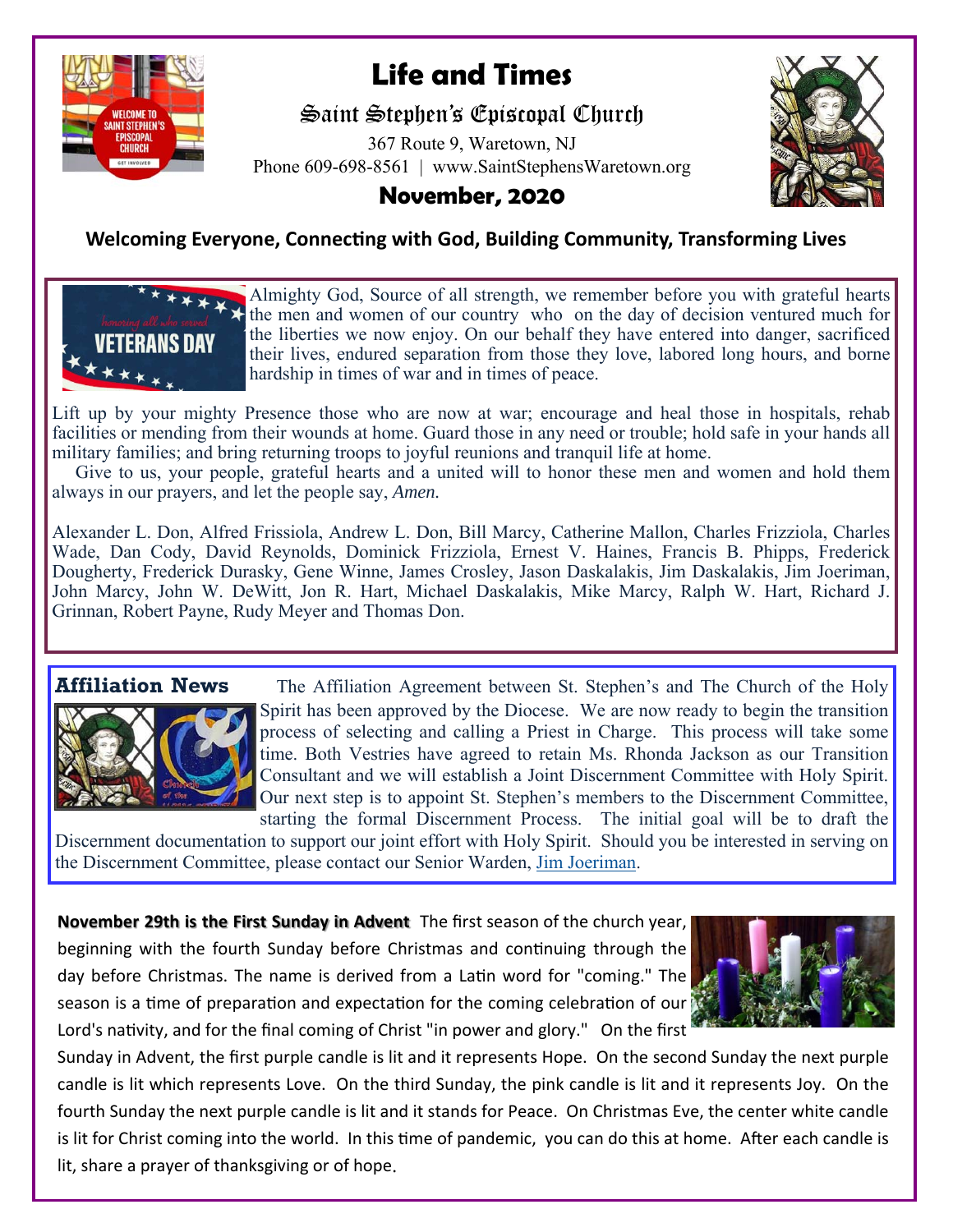## NEWS FROM THE "BACK OF THE CHURCH" *Faithfully submitted by Pattie Meyer*



### **REACH OUT AND TOUCH SOMEONE...**

There are many of us who have returned to the limited number of church activities that are permitted under the COVID-19 guidelines set forth by the Diocese. Many of the volunteers for the Thrift Store are hard at work keeping this open six days a week. We have a group of parishioners who come to our one service every Sunday and finding this time to be not just "good for the soul" but also a way of keeping in touch with one another. The Sunday Seminar now meets after the service to continue their discussions.

There is, however, a group of parishioners that we have not seen. These are the ones who for whatever personal reasons they have, have chosen to refrain from any in person contact here at St. Stephen's. These are the very people we need to "Reach out and touch someone".

I would like to start a group of volunteers who would be interested in calling these parishioners. It doesn't have to be on any particular day or time... just when perhaps you think they need to hear a friendly voice that will bring a smile to their face, make them laugh and probably more often than not to be a good listener for how their day is going. If you are interested in this type of outreach, please let me know. You can call or text my cell phone at 609-891-6814 or via email to pattiemeyer@yahoo.com.



#### **November Birthday's**

| Joanne Emery 5th<br>Richard Boone 10th<br>Dee DeBot 13th | Jo Ann Joeriman 6th<br>Laura Koegel 11th<br>Caiden Wenger 14th | Dick Heward 8th<br>Jim Emery 12th<br>Cailyn Wenger 14th | Matt Sullivan 8th<br>Michael King 12th<br>Kristen Schools 15th |  |
|----------------------------------------------------------|----------------------------------------------------------------|---------------------------------------------------------|----------------------------------------------------------------|--|
| Jim Joeriman 18th                                        | Linda Grinnan 20th                                             | Lynn Muller 22nd                                        |                                                                |  |
| <b>December Birthday's</b>                               |                                                                |                                                         |                                                                |  |
| Anita Armishaw 2nd                                       | Kevin Waldron 7th                                              | David Sullivan 7th                                      | Susan Petrizzo 7th                                             |  |
| Ron Turner 8th                                           | Beverly Seabert 13th                                           | Kevin Seabert 16th                                      | Ryan Dalon 21st                                                |  |
|                                                          | Jaydren Waldron 29th                                           | Carey Cranmer 29th                                      |                                                                |  |
| <b>Anniversaries</b>                                     |                                                                |                                                         |                                                                |  |

| Dick & Flossie Heward Nov 7th | Gen & Jan Winne Nov 16th       | Pattie & Rudy Meyer Nov 18th |
|-------------------------------|--------------------------------|------------------------------|
| Lori & Greg Fennell Nov 30th  | Nancy & Matt Sullivan Dec 15th |                              |

*If we have missed your name, please email us your name and birth date so we can up date our files and include you.* 

**Sunday In‐Person Worship Update.** The Sunday Service is live streamed only to YouTube. Visit our YouTube channel (SSEC Waretown) to watch live or past services. The Order of Service Bulletin can be viewed or downloaded from the home page of our website.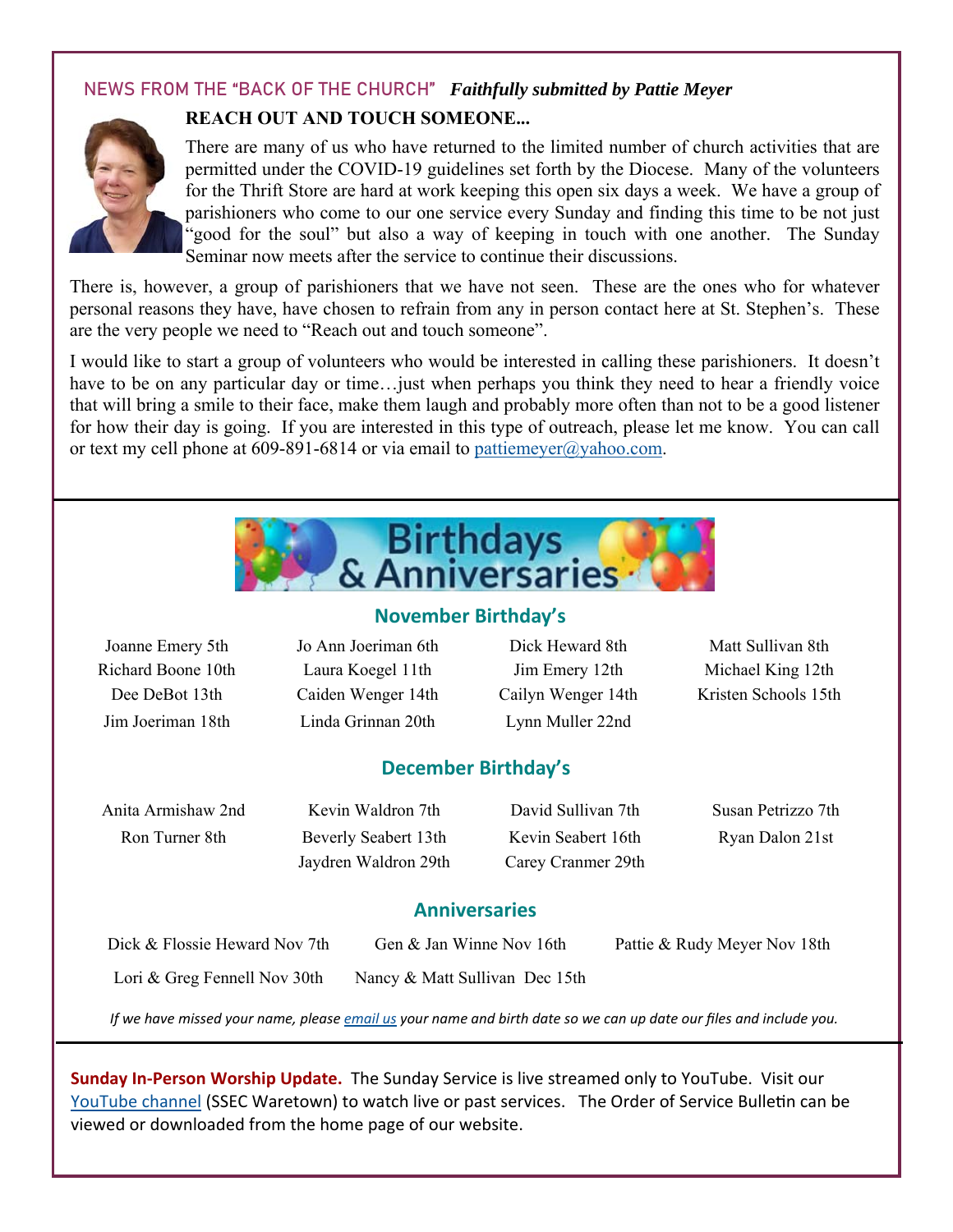

## **There are always so many people to thank and this month we want to say Thank You to Pattie Meyer!**

Pattie has been instrumental in getting our church services coordinated with the seating charts and the assistance of the ushers. When you enter through the front doors, Pattie is the first

person you encounter to give you a seat number to keep us separated for our safety. She is one of our devoted members of St. Stephen's and also our Junior Warden. Thank you Pattie!!!

#### **WORKING TOGETHER WITH OUR CHURCH FAMILY**

#### *Faithfully submitted by Jo Ann Joeriman*

It is hard to believe that 2020 is almost coming to an end. We have been on the most frightening roller coaster ride that has left us confused and afraid. Starting back in March, when we realized the magnitude of this COVID-19 virus and how we would be affected, we experienced something none of us expected or could have predicted. Along with that, our country is experiencing some dramatic changes which can also be upsetting. One place that

we can find solace is in our Church and with our congregation. Also, we have been blessed with an energetic & knowledgeable supply priest, The Reverend Rosemary Lillis. She has been a wonderful inspiration by continually delivering a dynamic and powerful service for the past few Sundays and we can look forward to having her with us until the end of the year. Rosemary has guided us each Sunday by teaching us some background information on parts of the service where we may lack a certain understanding. With her life experiences, along with being a priest, she has been a benefit to us at a time when we needed it the most.

After so many Sundays doing services online, we were happy to enter our beautiful Church once again and feel the special energy that being in that space brings. Just sitting in silence, praying in our own way gave the additional energy needed to get through each day. There is something to be said about being in God's house that offers comfort and peace so we can face the challenges in our lives. Maybe being forced to shift our priorities has been a silent gift that will help us connect with our families, friends and most importantly, to God.

**The Saint Stephen's Food Pantry** is open from 9am until 11:30 on Monday, Tuesday and Wednesday to help meet the needs of people in our communities. Spread the word to those who are in need of this ministry. We are in need of volunteers in order to expand the hours to Thursday & Friday.



#### **Available During The Pandemic**

**ShopRite Gift Card Fundraiser Supports Our Building and Maintenance.** There will be \$5 & \$10 cards for gift-giving and will be available by the middle **of November.** Please consider donating to the church through purchase of ShopRite Gift Cards. Five percent of your purchase is returned to the church and designated for Church Building and Maintenance. **Call Gloria Davis at 609-693- 4205 or Ron Turner at 609-660-2635 and place an order and we will be outside the church between 10 AM & 11 AM on a designated day.** 

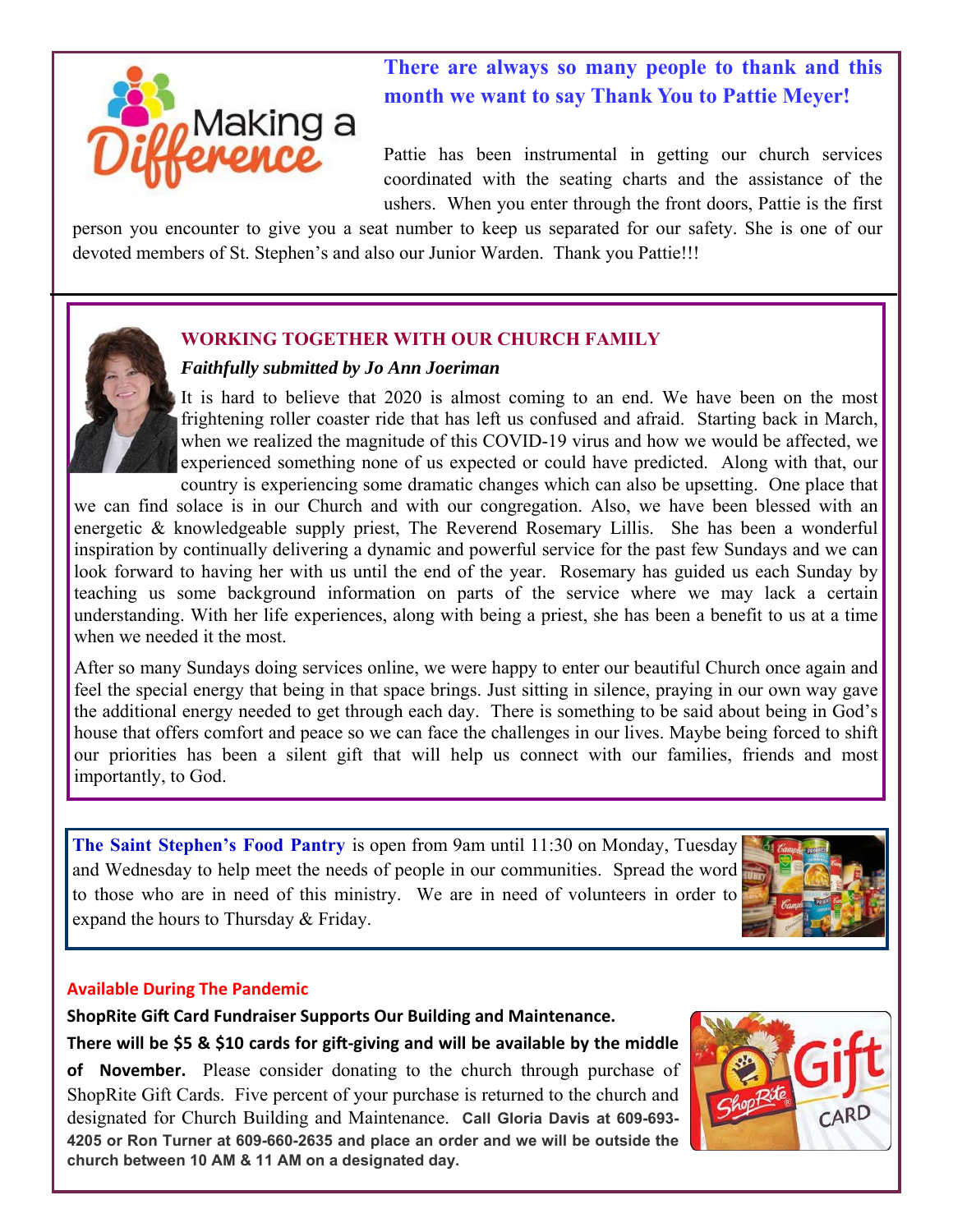#### **THRIFT SHOP NEWS**

Back by popular demand, St. Stephen's Thrift Shop will hold it's annal family  $\&$ friends sale **November 15th from 10:30 to 2pm**. All our congregation is welcome to get first pick at our beautiful Christmas display before we open to the public on Monday. We will be spending the week of November 9th getting ready for this event my sorting through the mountains of Christmas donations that we have been storing all year. With the COVID-19 hanging over us, we will practice safety by wearing masks and allowing eight(8) shoppers at a time in the store.



Doing a little X-mas shopping may get you into the Christmas spirit to kick off the upcoming holidays. The Thrift Shop, although closed from 11/09 to 11/14, will be open at our regular hours from Monday to Saturday, 10am to 2pm. We welcome donations and we enjoy interacting with the folks that stop in.

The Thrift Shop benefits our Church financially and to be a volunteer, which is no easy task, is so vitally important to keep us going. WE NEED YOUR HELP as we are in short supply of volunteers. Any time you can give would be greatly appreciated. A big Thank you to our current volunteers who have worked tirelessly to get our Christmas display completed and in advance for any new volunteers that want to join this great cause for our St. Stephen's Episcopal Church.



Supporting Saint Stephen's is only a click away. We are now able to offer you the opportunity to give online. It is quick, easy and of course secure. Visit SaintStephensWaretown.org/Donate to make a donation. You can make a one time gift or arrange for secure automatic reoccurring contributions from a bank account, or from a credit/debit card. You are also able to designate your gift toward your Pledge, Building & Maintenance, Organ & Music, the Good Sam House, Sunday School, Memorial Candles,

Memorial Altar Flowers, or make a free-will offering. No matter how you choose to give, your donations will help sustain our church and it's ministries. **Thank you for your generosity!**



**Prayer List.** We are refreshing our payer list. Should someone need to be included, please email us or contact the church office. Unless renewed, people will stay on the prayer list for a month.

*Please Keep in Your Prayers*, Beth MacKenzie, Becky Smith, Ron Turner, and Dick & Flossie Heward, Tom Don and George Merrifield.

**Thanksgiving.** A national holiday and day of thanks. This custom is based on the celebration of three days of prayer and feasting by the Plymouth, Massachusetts, colonists in 1621. The first national Thanksgiving Day was celebrated in 1789. Thanksgiving Day is a major holy day and a national day in the Prayer Book calendar of the church year (pp. 16-17, 33). The Proposed Prayer Book of 1786 included "A Form of Prayer and Thanksgiving to Almighty God, for the Fruits of the Earth, and all the other Blessings of his merciful Providence." The first American Prayer Book (1789) replaced the four national days of the 1662 English book with propers for Thanksgiving Day. The collect for Thanksgiving Day gives thanks to God the Father for the fruits of the earth in their season and for the labors of those who harvest them. It asks that we may be faithful stewards of God's great bounty, providing for our own necessities and the relief

of all who are in need (BCP, p. 246). The Hymnal 1982 Accompaniment Edition, Vol. 1, provides musical settings for a Litany of Thanksgiving for a Church (S 391; see BCP, pp. 578-579) and a Litany of Thanksgiving (S 392; see BCP, pp. 836-837). The Litany of Thanksgiving may be used on Thanksgiving Day in place of the prayers of the people at the eucharist, or at any time after the collects at Morning or Evening Prayer, or separately.

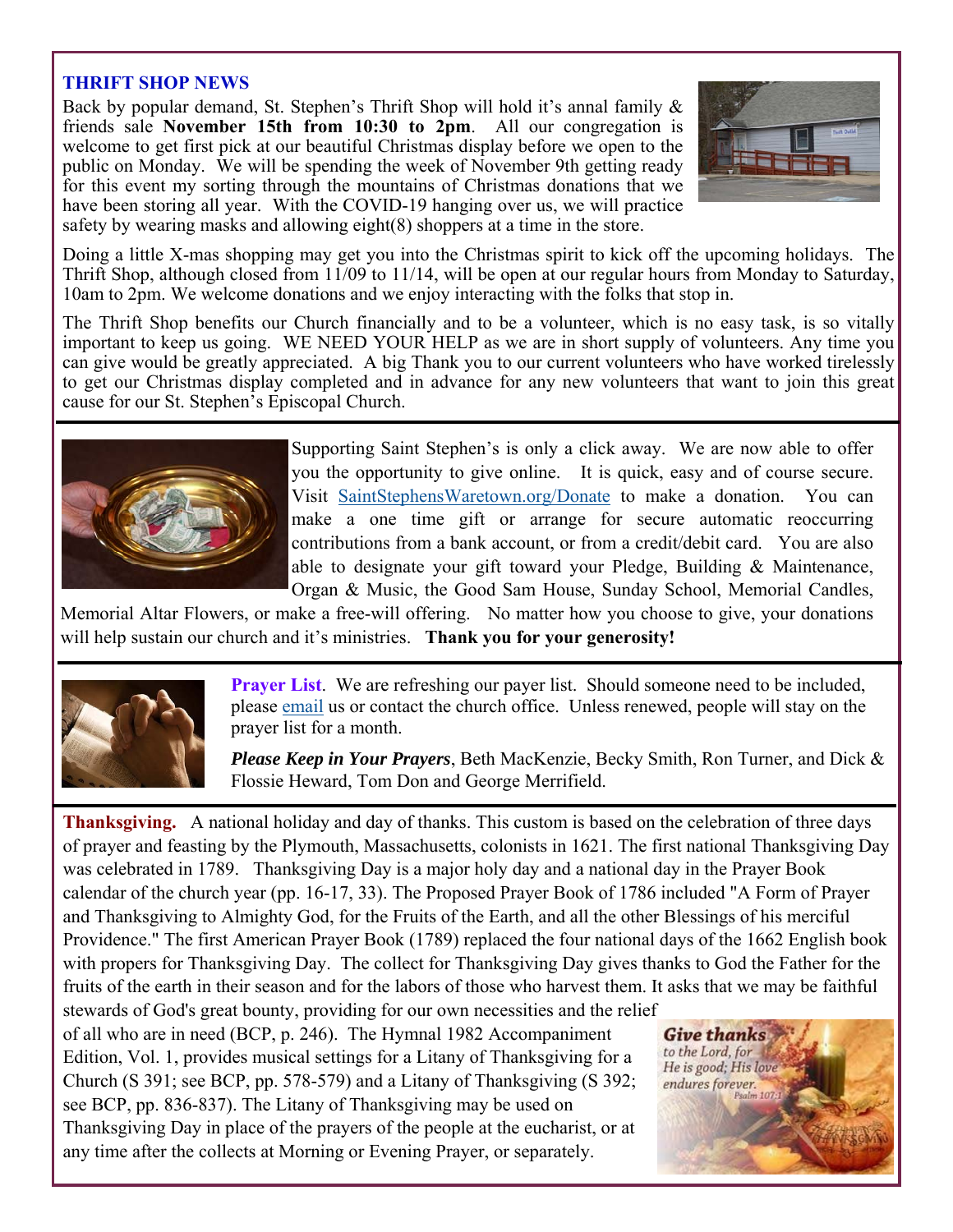## **Spotlighted This Month***… Pat Terentz*



There are members of our church that are quietly in the background but offer so much to the forefront. One of those individuals is Pat Terentz. Pat and her husband Bob, who happens to be our sextant, have been members of our church for the past 22 years. Being married since 1979 they raised two lovely daughters who had the benefit of being confirmed here at St. Stephens.

Although Pat was raised Roman Catholic, she and her family found a warmer and inviting congregation here and decided to become members. Like so many of us that have taken that path, Pat has found that the Episcopal Church has many similarities as her previous church but adding the atmosphere of feeling wanted and accepted.

At the beginning, as a new member of the congregation, Pat joined the choir. She has a beautiful singing voice and has made a wonderful addition to the beautiful songs that would fill the church each Sunday. Although our Choir is on hold due to the pandemic, we look forward to hearing the Choir once again.

By the way, if you happen to come into our church during the week and go by the office, you will see Pat as she is our Church Administrator. Pat took over this job when another of our church members had to step down and take care of her health. This job involves coordinating our outreach, being available to anyone calling in need or anyone coming to the parish hall to pick up food from our food bank. As a certified coordinator for the food bank, Pat, with the help of our food bank volunteers, makes sure everyone that comes to our door, does not leave without having the food they need to feed their families.

Another job Pat has tackled was that of Treasurer when the position became vacant. Considered one of the most important jobs at our parish, Pat handled this task and kept our books in order so we could be mindful of our income, expenses, and the unexpected needs of our Church. This is no easy job and Pat stepped up and did the job. Pat also worked on an important fund raiser which was our Gift Auction, and we were able to raise much needed funds for our congregation.

Like so many other members of our Church, Pat has also volunteered to work at our Thrift Shop. Pat was instrumental in keeping our shop going so that we could stay open on Saturdays. Because it's sometimes difficult to get volunteers due to the heavy work, Pat was able to man the front desk at the shop so we could take in the donations, do the sorting and get the items ready for sale. We could not have done that without her help.

Aside from her church duties, Pat has worked for a Special Events Coordinator for the past 25 years. She has traveled to other countries as well as the USA coordinating festivals, events and on several occasions, Oktoberfest in Germany. Pat is also currently the Recording Secretary for an organization known as Lakewood Maennerchor, which is a German social choir group that meets in Brick and has been establish since 1928. Singing happens to be in her DNA. Thank you, Pat for all you do for St. Stephen's.

#### **ORDER OF ST. LUKE—***Corinne Cromwell*

The Order of Saint Luke meets every Friday morning with the leadership of Corinne Cromwell. For the past few months, the meetings have been held at the home of Corinne, outside to keep safe distances during this pandemic. Now that the weather is starting to change, the meetings will hopefully take place at St. Stephen's Church while still maintaining the safety of wearing masks and keeping a safe distance.





**Nominations Please…** The Nominating Committee for the 2021 term has been selected. The members are Glenys Baulderstone (Chairperson), Ray Davis and John Marcy. The committee will put forth a nomination slate for one Warden, three Vestry Members, three Deputies and three Alternate Deputies to the Diocesan Convention and six Deputies to the Convocation annual meeting. Should you wish to be considered for nomination, please contact a member of the Nominating Committee.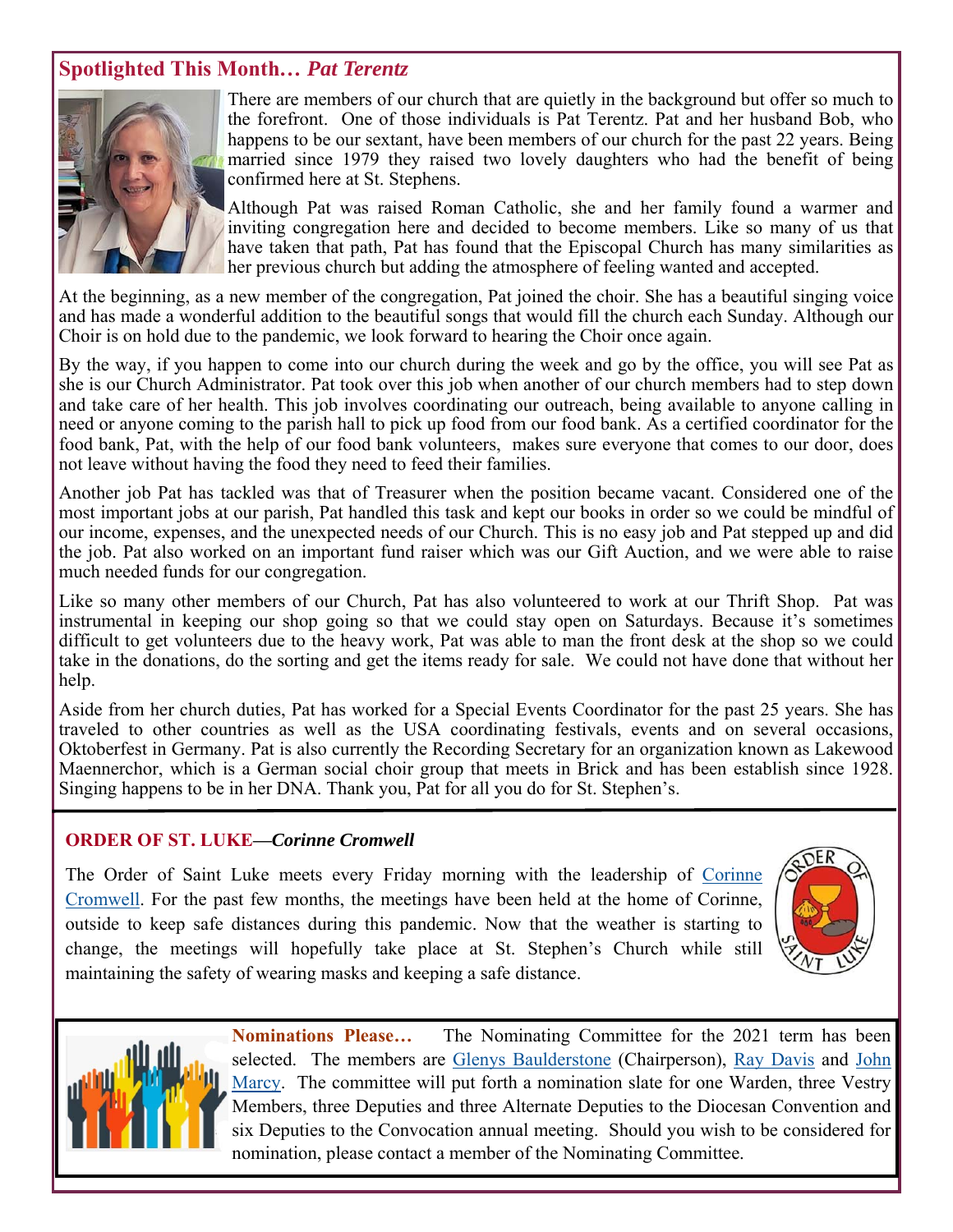Santa's helpers (a.k.a. St. Stephen's Elves) hard at work to transform our Thrift Shop to a Christmas Wonderland. This past week was spent sorting, cleaning, arranging, and pricing all the great donations we received throughout the year to kick off the Christmas holiday. We were blessed to have The Reverend Rosemary Lillis helping out along with the other hard-working volunteers that made this transition possible. A very BIG thank you to our volunteers that gave their time and labor making this one of the best displays yet for St. Stephen's.

















## **LINKS**

**Saint Stephen's Website Saint Stephen's Calendar of Events Parish Facebook Page Thrift Shop Facebook Page YouTube Channel Twitter The Book of Common Prayer**